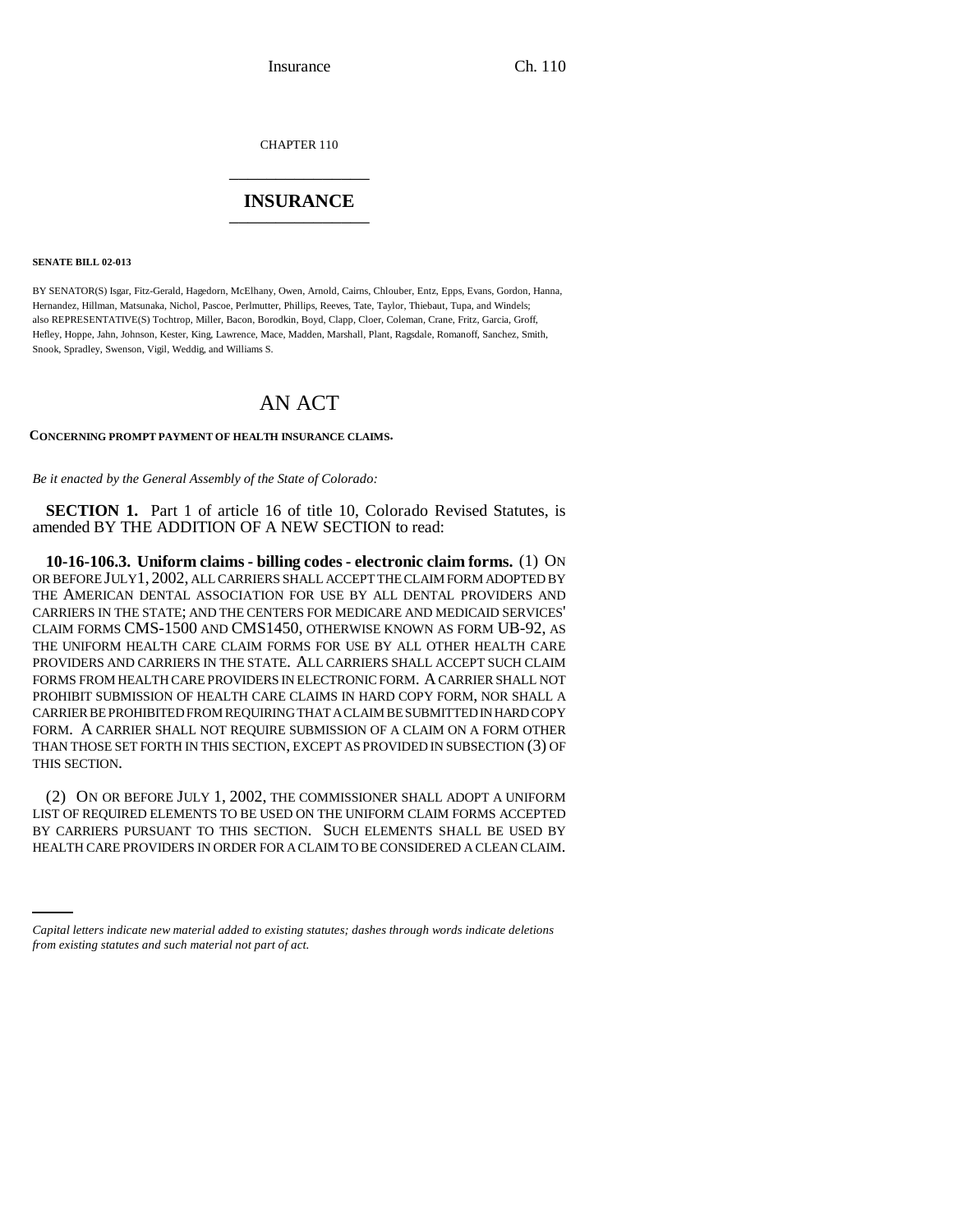### Ch. 110 Insurance

(3) CONCURRENT WITH THE EFFECTIVE DATE FOR IMPLEMENTATION OF THE FEDERAL "HEALTH INSURANCE PORTABILITY AND ACCOUNTABILITY ACT OF 1996", AS AMENDED, AND THE FEDERAL REGULATIONS IMPLEMENTED PURSUANT TO SUCH ACT, AS AMENDED, FOR CLAIMS FILED ELECTRONICALLY, CARRIERS SHALL REQUIRE THE SUBMISSION OF ELECTRONIC CLAIMS WITH THE ELEMENTS IN THE FORMAT REQUIRED BY SUCH ACT AND SUCH REGULATIONS AND SHALL NOT REQUIRE THE SUBMISSION OF FORMS AND ELEMENTS PURSUANT TO SUBSECTIONS (1) AND (2) OF THIS SECTION.

**SECTION 2.** 10-16-106.5 (2), (4) (b), and (5) (b), Colorado Revised Statutes, are amended, and the said 10-16-106.5 is further amended BY THE ADDITION OF THE FOLLOWING NEW SUBSECTIONS, to read:

**10-16-106.5. Prompt payment of claims - legislative declaration.** (2) As used in this section, "clean claim" means a claim for payment of health care expenses that is submitted to a carrier on the *earrier's standard* UNIFORM claim form ADOPTED PURSUANT TO SECTION 10-16-106.3 with all required fields completed with correct and complete information in accordance with the carrier's published filing requirements. INFORMATION, INCLUDING ALL REQUIRED DOCUMENTS. A CLAIM REQUIRING ADDITIONAL INFORMATION SHALL NOT BE CONSIDERED A CLEAN CLAIM AND SHALL BE PAID, DENIED, OR SETTLED AS SET FORTH IN PARAGRAPH (b) OF SUBSECTION (4) OF THIS SECTION. "Clean claim" does not include a claim for payment of expenses incurred during a period of time for which premiums are delinquent, except to the extent otherwise required by law.

(2.7) (a) A POLICYHOLDER, INSURED, OR PROVIDER MAY SUBMIT A CLAIM:

- (I) BY UNITED STATES MAIL, FIRST CLASS, OR BY OVERNIGHT DELIVERY SERVICE;
- (II) ELECTRONICALLY;
- (III) BY FACSIMILE (FAX); OR
- (IV) BY HAND DELIVERY.

(b) (I) A CARRIER SHALL MAKE A MECHANISM AVAILABLE TO PROVIDERS THAT SHALL ENABLE A PROVIDER TO CONFIRM THE RECEIPT OF A CLAIM THAT IS FILED WITH THE CARRIER IN A MANNER OTHER THAN ELECTRONICALLY. WITHIN TEN BUSINESS DAYS AFTER THE SUBMISSION OF THE CLAIM AS DETERMINED BY THE PROVIDER, THE CARRIER SHALL LIST SUCH CLAIM ON THE NOTIFICATION MECHANISM AS RECEIVED. THE CLAIM SHALL BE DEEMED RECEIVED ON THE DATE IT IS LISTED ON THE NOTIFICATION MECHANISM BY THE CARRIER. IF A CLAIM IS NOT LISTED ON THE NOTIFICATION MECHANISM, THE PROVIDER MAY CONTACT THE CARRIER FOR THE PURPOSES OF RESUBMISSION OF THE CLAIM. THE CARRIER SHALL HAVE A SEPARATE FACSIMILE PROCESS TO RECEIVE THE RESUBMISSION OF THE PAPER CLAIMS. THE RESUBMITTED CLAIM SHALL BE DEEMED RECEIVED ON THE DATE OF THE FACSIMILE TRANSMISSION ACKNOWLEDGMENT. IF SUCH MECHANISM IS ACCESSIBLE ONLY BY ELECTRONIC MEANS, UPON REQUEST OF THE PROVIDER, THE INFORMATION MUST BE MADE AVAILABLE IN HARD-COPY FORM WITHIN THREE BUSINESS DAYS.

(II) IF THE CLAIM IS SUBMITTED ELECTRONICALLY, THE CLAIM IS PRESUMED TO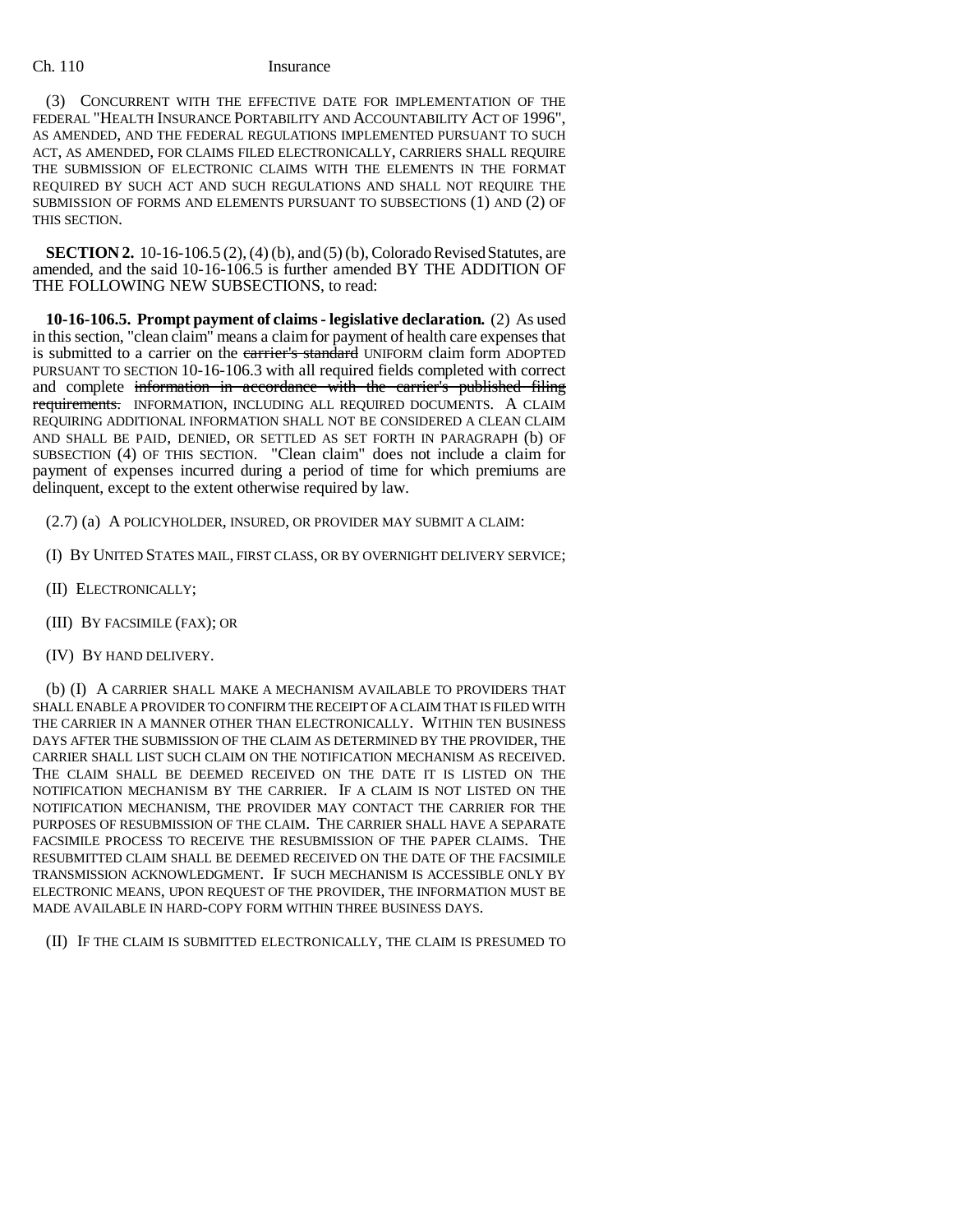Insurance Ch. 110

HAVE BEEN RECEIVED ON THE DATE OF THE ELECTRONIC VERIFICATION OF RECEIPT BY THE CARRIER OR THE CARRIER'S CLEARINGHOUSE. THE CARRIER OR CARRIER'S CLEARINGHOUSE SHALL PROVIDE A CONFIRMATION WITHIN ONE BUSINESS DAY AFTER SUBMISSION BY A PROVIDER.

(4) (b) If the resolution of a claim requires additional information, the carrier shall, within thirty calendar days after receipt of the claim, give the provider, policyholder, insured, or patient, as appropriate, a full explanation IN WRITING of what additional information is needed TO RESOLVE THE CLAIM, INCLUDING ANY ADDITIONAL MEDICAL OR OTHER INFORMATION RELATED TO THE CLAIM. The person receiving a request for SUCH additional information shall submit all additional information requested by the carrier within thirty calendar days after receipt of such request. Notwithstanding any provision of an indemnity policy to the contrary, the carrier may deny a claim if a provider RECEIVES A REQUEST FOR ADDITIONAL INFORMATION AND fails to timely submit additional information requested under this paragraph (b), SUBJECT TO RESUBMITTAL OF THE CLAIM OR THE APPEALS PROCESS. IF SUCH PERSON HAS PROVIDED ALL SUCH ADDITIONAL INFORMATION NECESSARY TO RESOLVE THE CLAIM, THE CLAIM SHALL BE PAID, DENIED, OR SETTLED BY THE CARRIER WITHIN THE APPLICABLE TIME PERIOD SET FORTH IN PARAGRAPH (c) OF THIS SUBSECTION (4).

(5) (b) A carrier that fails to pay, deny, or settle a claim in accordance with subsection (4) of this section within ninety days after receiving the claim shall pay to the insured or health care provider, with proper assignment, a penalty in an amount equal to three TEN percent of the total amount ultimately allowed on the claim. Such penalty shall be due IMPOSED on the ninety-first day after receipt of the claim by the carrier.

(c) TO THE EXTENT THAT PENALTIES ARE NOT PAID CONCURRENTLY WITH THE CLAIM, THE PENALTIES IN THIS SECTION MAY BE PAID ON A QUARTERLY BASIS OR WHEN THE AGGREGATE PENALTIES FOR A PROVIDER EXCEEDS TEN DOLLARS.

(7) IF A CARRIER DELEGATES ITS CLAIMS PROCESSING FUNCTIONS TO A THIRD PARTY, THE DELEGATION AGREEMENT SHALL PROVIDE THAT THE CLAIMS PROCESSING ENTITY SHALL COMPLY WITH THE REQUIREMENTS OF THIS SECTION. ANY DELEGATION BY THE CARRIER SHALL NOT BE CONSTRUED TO LIMIT THE CARRIER'S RESPONSIBILITY TO COMPLY WITH THIS SECTION OR ANY OTHER APPLICABLE SECTION OF THIS ARTICLE.

(8) THIS SECTION SHALL NOT APPLY TO CLAIMS FILED PURSUANT TO THE "WORKERS' COMPENSATION ACT OF COLORADO", ARTICLES 40 TO 47 OF TITLE 8, C.R.S.

**SECTION 3.** 10-16-106.5 (4), Colorado Revised Statutes, is amended BY THE ADDITION OF A NEW PARAGRAPH to read:

**10-16-106.5. Prompt payment of claims - legislative declaration.** (4) (d) (I) EXCEPT AS OTHERWISE PROVIDED IN PARAGRAPH (b) OF THIS SUBSECTION (4), IF THE CARRIER INTENDS TO PROSPECTIVELY CONDUCT A CHARGE AUDIT, SUCH CARRIER SHALL, NOT LATER THAN THE FORTY-FIFTH DAY AFTER THE DATE THE CARRIER RECEIVES THE CLAIM, PAY THE CHARGES SUBMITTED BY ANY PARTICIPATING INSTITUTIONAL PROVIDER AT A RATE OF AT LEAST EIGHTY-FIVE PERCENT OF THE CONTRACTED RATE ON THE CLAIM, LESS DEDUCTIBLES, COINSURANCE, AND